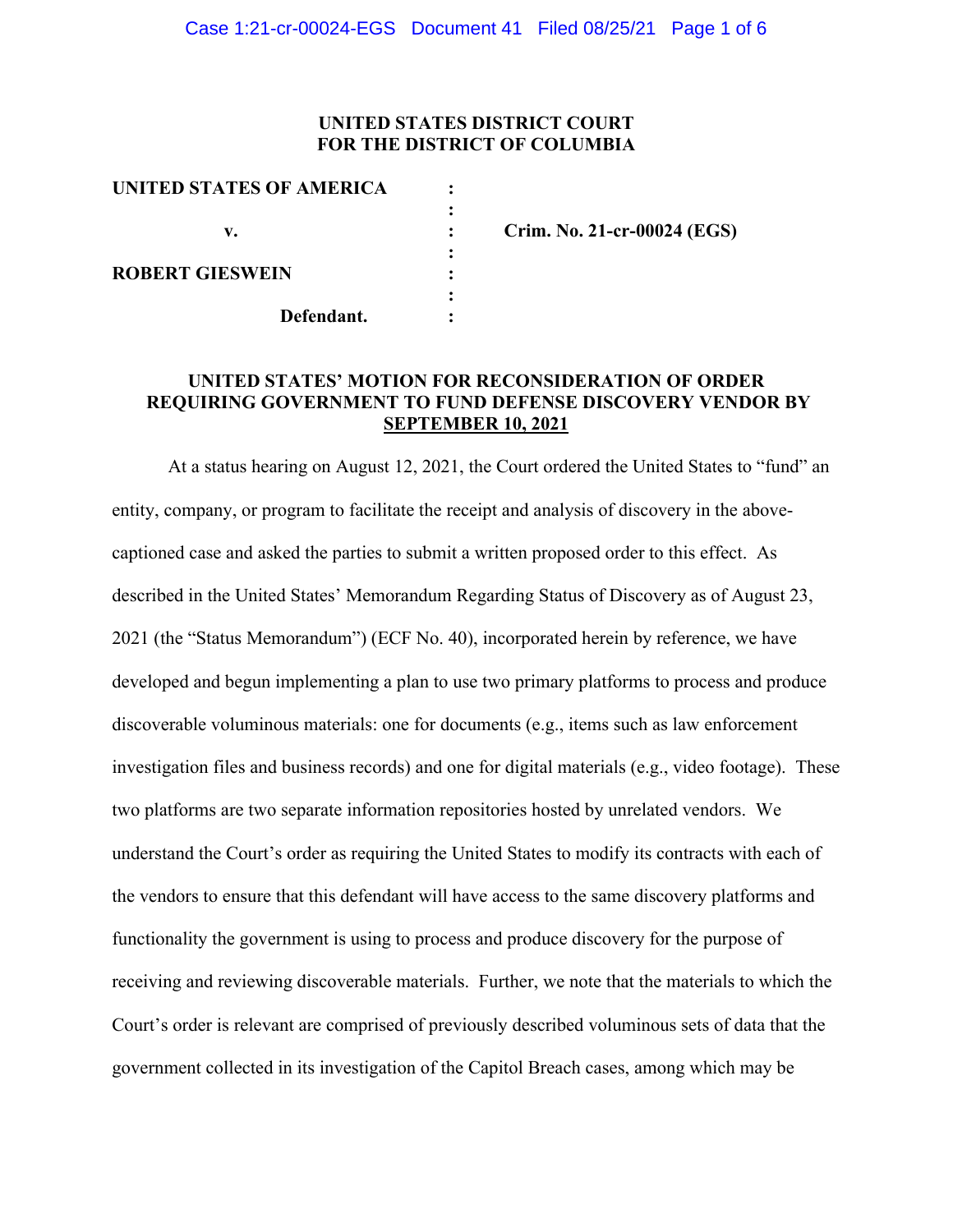## Case 1:21-cr-00024-EGS Document 41 Filed 08/25/21 Page 2 of 6

interspersed information the defense may consider exculpatory. As previously noted, the government has already provided to the defense a significant amount of materials collected by the FBI and other agencies that are directly relevant to the charges against him.

For the reasons stated below, the government requests that the Court reconsider the requirement to modify the contracts at issue by September 10, 2021, and is instead requests that we report on our progress to the Court at the hearing already scheduled for September 17. For the reasons set forth in the Status Memorandum and below, we expect to have made substantial progress, and possibly complete progress, by that date. However, as the government is already wholly motivated to modify its contracts as soon as possible, a deadline can only have one possible effect -- to undermine our goal to expeditiously provide all Capitol Breach defense teams *meaningful* access to the platforms at issue.

As an initial matter, and as we articulated at the August 11 status hearing, we do not object to the Court's order to the extent that it requires the government to fund the hosting of relevant discovery platforms for the defense, with equivalent functionality to our own. As we stated at the hearing, the Court's order is consistent with efforts that were already being undertaken by the government in consultation with Federal Public Defender ("FPD") leadership and electronic discovery experts, including Sean Broderick, the National Litigation Support Administrator for the Administrative Office of the U.S. Courts, Defender Services Office. Specifically, we were already engaged in frequent and productive discussions to ensure that Federal Public Defender offices nationwide working on Capitol Breach cases, counsel that are appointed under the Criminal Justice Act, and retained counsel for people who are financially unable to obtain these services will have access to the same discovery platforms and

2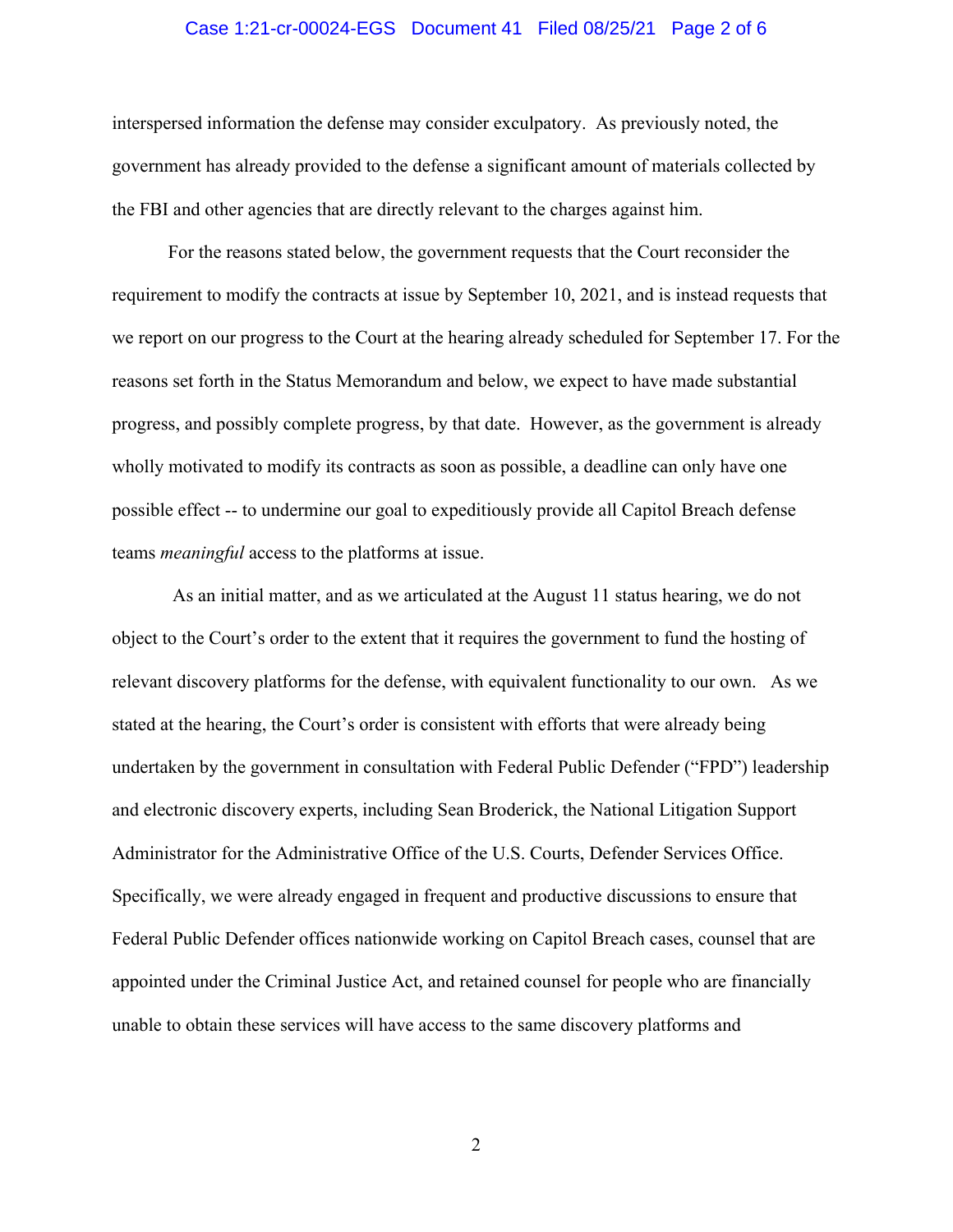## Case 1:21-cr-00024-EGS Document 41 Filed 08/25/21 Page 3 of 6

functionality the government is using to process and produce discovery for the purpose of receiving and reviewing discoverable materials.

The government files this motion because the deadline proposed by the Court is unnecessary and potentially detrimental. First, as set forth in Status Memorandum, our continual diligent efforts to carry out the Court's order are clear. The government has already agreed with FPD to fund the hosting of a defense Relativity workspace for receipt of discoverable documents, and to fund the hosting of an instance of evidence.com for the receipt of voluminous digital media – for all Capitol Breach defendants.

Second, we are moving with all due haste to ensure that the defendant is provided the discovery he is owed and is brought to trial consistent the Speedy Trial Act. As explained below, no deadline is required to further motivate the government to complete these discussions as rapidly as possible, but a deadline could inadvertently undermine the goal we *all* have – to expeditiously provide *all* Capitol Breach defense teams *meaningful* access to each platform. We must ensure that any contract modifications meet our intended goal.

## A. The Relativity Platform

We believe that to ensure defendants have meaningful access to the defense Relativity workspace, FPD will require additional support for the workspace we have already agreed to fund. As the Court is aware, "Even if the discovery is produced in an optimal way, defense counsel may still need expert assistance, such as litigation support personnel, paralegals, or database vendors, to convert e-discovery into a format they can use and to decide what processing, software, and expertise is needed to assess the [Electronically Stored Information]." *See Criminal e-Discovery: A Pocket Guide for Judges*, Chapter II (Common Issues in Criminal e-Discovery), at 12. The *Pocket Guide* serves as a supplement to the federal judiciary's bench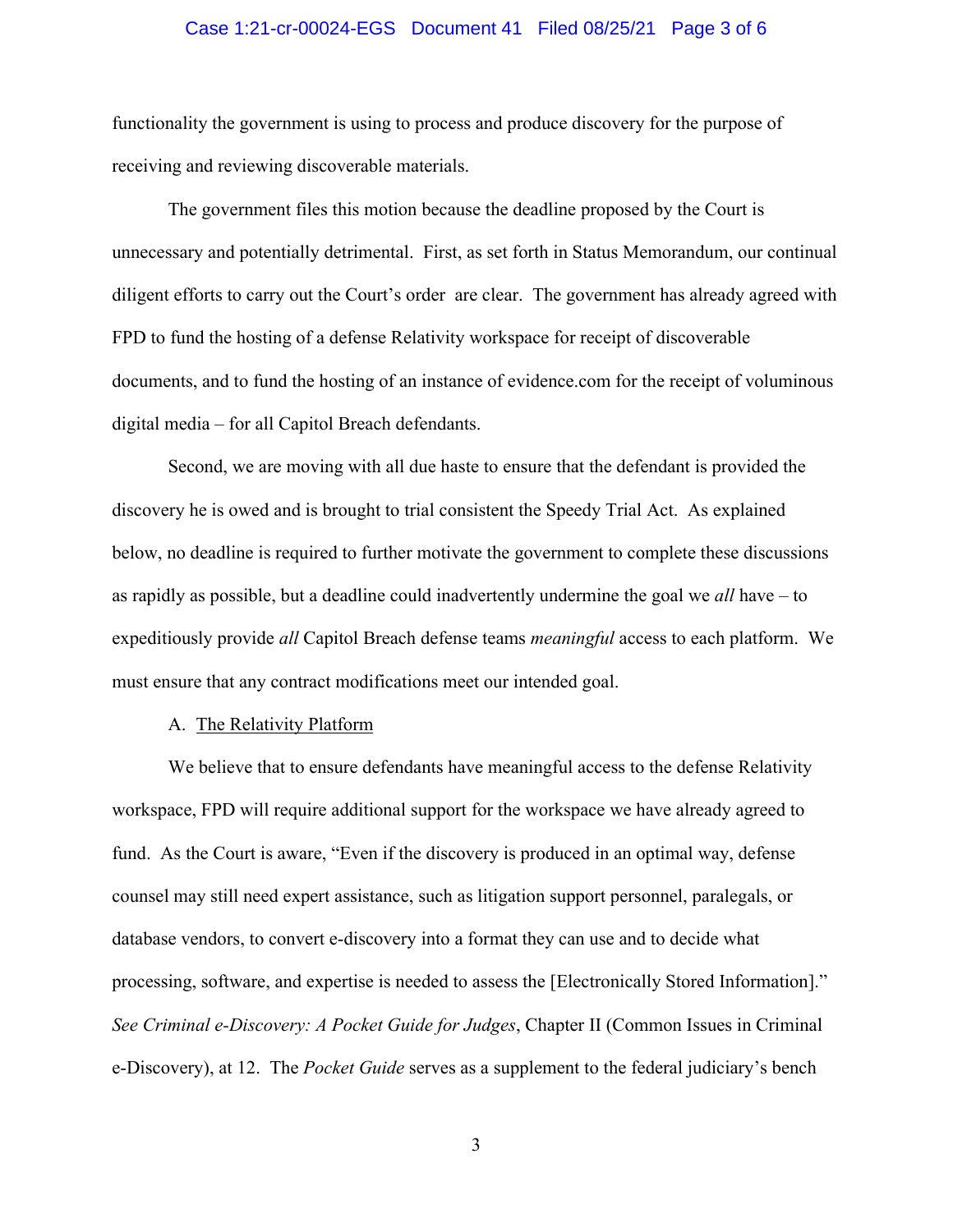## Case 1:21-cr-00024-EGS Document 41 Filed 08/25/21 Page 4 of 6

book. We are engaging in frequent and productive discussions with FPD in the effort to resolve contractual and technical details related to the implementation of an adequate support plan. For example, the Relativity workspace must be adequately supported by people with the requisite technical expertise to assist users and perform searches and for users who may be unfamiliar with how to access or use a database. Further, the workspace must have sufficient functionality to meet needs that are specific to defense cases. We are making rapid progress in these discussions, with the goal of ensuring that any contract modification is adequate to meet the needs of hundreds of cases.

Moreover, as we set forth in our Status Memorandum, the failure to fund a Relativity workspace by September  $10<sup>th</sup>$  will not in any way hinder our current discovery plan. Until the defense Relativity workspace is operational and defense accounts are established, we will continue to make discovery productions from voluminous sets of data via other available methods. For example, we are currently using our Relativity platform to process materials related to allegations of police misconduct and plan to make those reports available within approximately the next two weeks. Capitol Breach prosecution teams will disseminate these materials in their individual cases via alternative means, e.g., cloud-based file sharing, as soon as they become available. We are prioritizing these materials and Metropolitan Police Department ("MPD") use-of-force investigation files precisely because many defendants have requested them. These individual productions will *also* be added to the defense workspace, so that they are available to the defense as soon as their workspace is accessible.

Further, as we explain in our Status Memorandum, even if the defense had access to a Relativity database on September  $10<sup>th</sup>$ , the materials we could produce to it would be limited. We are currently in the process of populating our *own* Relativity database with hundreds of

4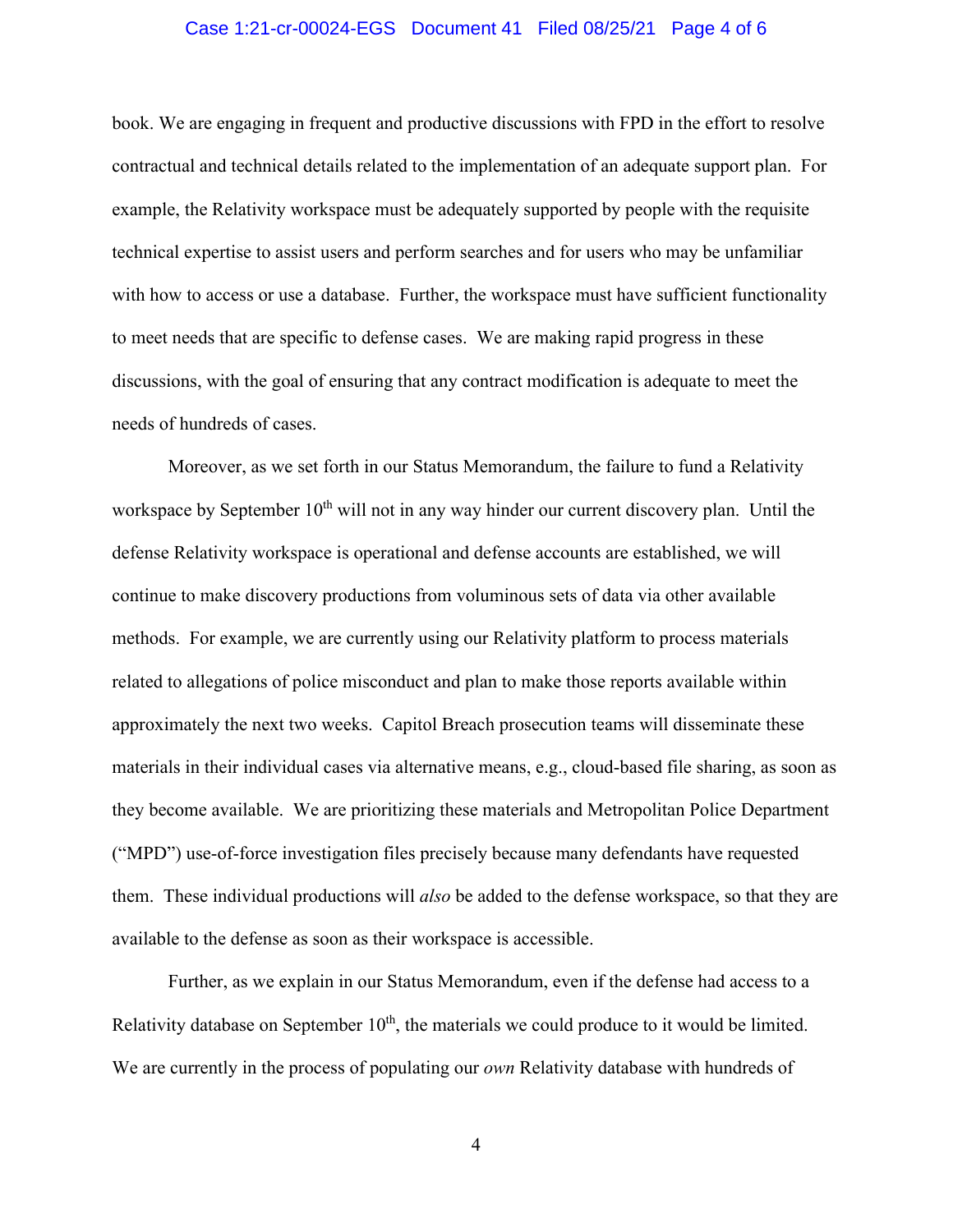### Case 1:21-cr-00024-EGS Document 41 Filed 08/25/21 Page 5 of 6

thousands of documents that still must be meaningfully organized and processed before they can be produced, and this process takes time. These processes are not wholly automated. To the contrary, they require both technical expertise and manual assistance. These processes are also necessary to avoid production of unorganized data dumps, unreadable files, and unusable databases; or a failure of the government to take adequate steps to prevent both victims and defendants' private information from being shared with hundreds of defendants.

#### B. The Evidence.Com Platform

As explained in our Status Memorandum, based on our on-going discussions, FPD very recently obtained a trial instance of evidence.com. The government is moving expeditiously to fund that instance going forward, and to provide the necessary licensing services. We expect to meet this goal in the very near future, and possibly even before the deadline imposed by the Court. Should this plan not come to fruition for any reason, it will be based on a fact or facts currently unknown to the government. Holding the government to this arbitrary deadline will not change that outcome.